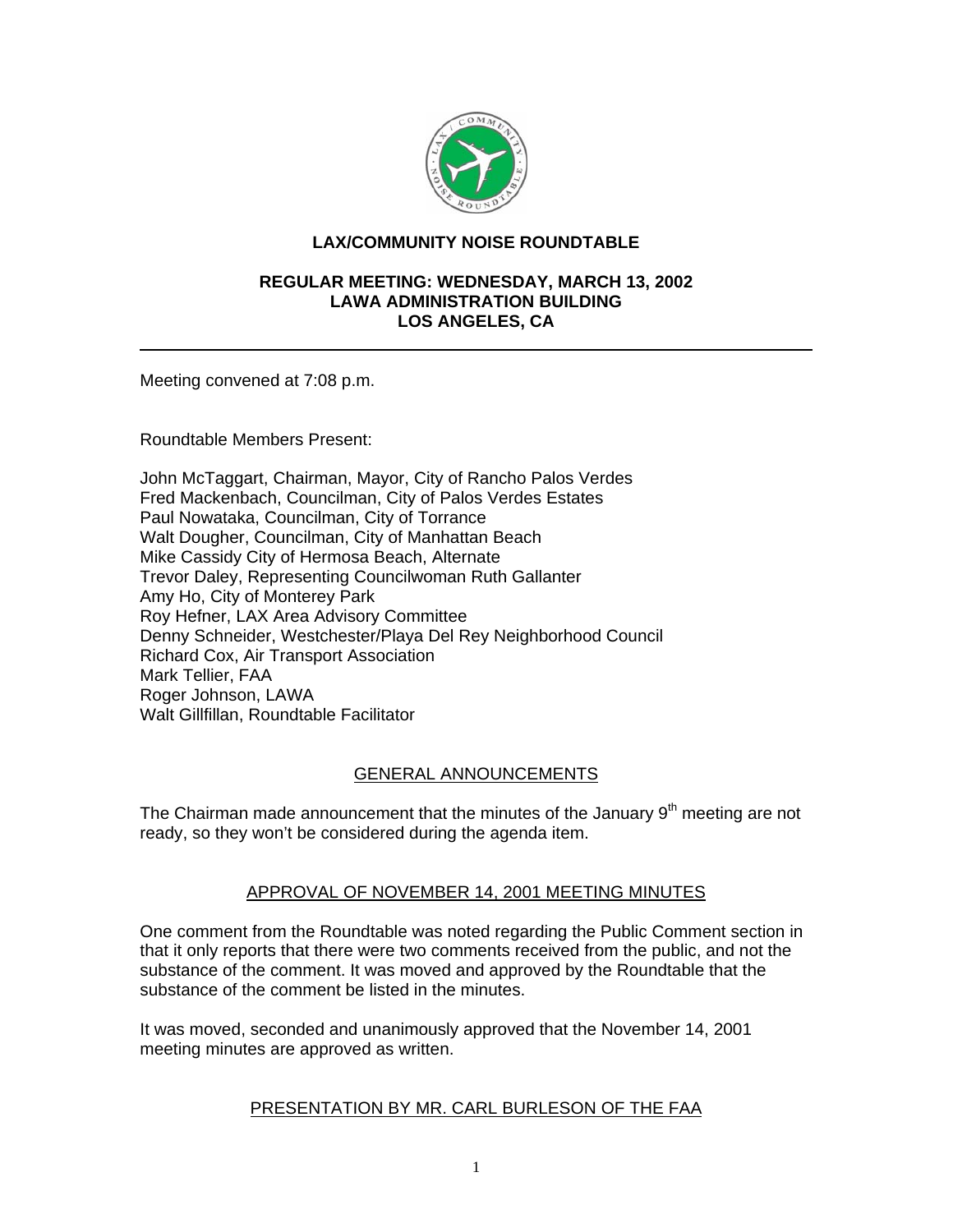Roger Johnson introduced Mr. Carl Burleson, Director of the FAA's Office of Energy and Environment. Energy and Environment is the FAA office that sets the US standards for aircraft noise and aircraft certifications. Mr. Burleson prepared the response to the Roundtable for FAA Administrator Jane Garvey, regarding the Roundtable's letter concerning the proposed ICAO Stage-4 aircraft standards. In that letter he offered to visit the Roundtable and discuss issues regarding aircraft noise, and the Roundtable extended the invitation. Mr. Burleson represents the US on the UN Committee on Aviation Environmental Protection (CAEP) and serves on several of its working groups.

Mr. Burleson gave a presentation on aircraft noise using PowerPoint graphics. He started by saying that over the last few decades the US has made significant progress on noise reduction of aircraft engines, and exposure to aircraft noise. However, there has been a "flattening of the curve" with respect to the advancement of aircraft engine noise reduction technology. He further stated that, with respect to the 65 dB DNL noise contour, there has been a reduction in the number of persons exposed from 7.5 million in 1975 to about 400,000 now.

Mr. Burleson then discussed the newly adopted Stage-4 aircraft noise standards, which take effect January 1, 2006. The new standard requires a 10 dB cumulative noise reduction from Stage-3 standards, and applies to the design of new aircraft. There will be no phase-out of Stage-3 aircraft required. There will be a re-certification process for Stage-3 aircraft if they can meet the noise reduction standard. The process used by CAEP in evaluating various noise reductions and whether or not to phase out Stage-3 aircraft was an international process, with US and European input, and included an extensive cost-benefit analysis. This analysis showed that the costs would be enormous and would achieve a limited benefit. Mr. Burleson stated that the analysis estimated that a Stage-3 phase-out at an 8 dB noise reduction, not 10 dB, would cost from \$35-\$52 billion and remove only 50,000 people from the 65 dB DNL. This means that it will cost from \$650,000 to \$1million per person removed from the noise contour. As a comparison, the Stage-2 aircraft phase-out cost about \$11,000 per person removed from the 65 dB DNL contour. The problem is there haven't been any more technology breakthroughs, and the money NASA is spending on noise and emissions control technology research has decreased over time. The final ICAO Stage-4 decision adopted by the international community is called a "balanced approach" to noise reduction. The elements of the balanced approach include land use measures, sound insulation, operational procedures and operational restrictions at an airport specific level; and should include proper consultation with all stakeholders in the process, oversight by a national authority, and a dispute resolution procedure.

Mr. Burleson then discussed the effects of September  $11<sup>th</sup>$  on aviation environmental issues, and that security has now taken precedence. But recently, there have been some recent discussions on Capitol Hill on making the environmental review process on transportation projects more effective. He stated that the FAA is projecting that the aviation industry is unlikely to recover until after 2003, and that they are forecasting a large increase in the use of business aircraft.

One serious problem noted by Mr. Burleson is that as the noise contours around airports have gotten smaller, there has been an increase in the encroachment of communities surrounding airports building residences right up to the 65 dB DNL.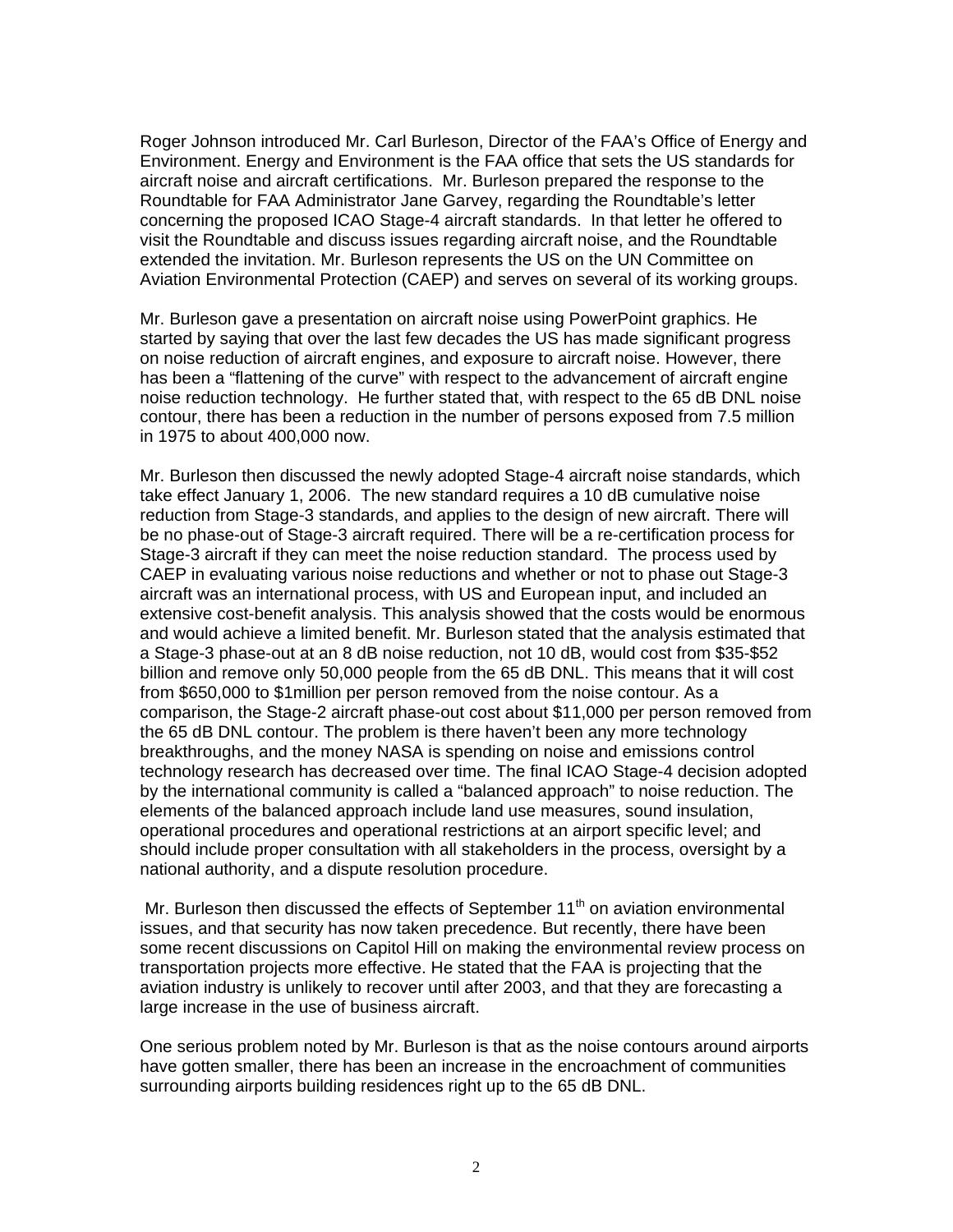Another issue noted by Mr. Burleson is that the thinking, both nationally and internationally, is that the aircraft environmental standards of the future will have to make trade-offs between noise and other emissions. As an example, the technology that produced a significant reduction in noise, the high-bypass engine, resulted in the increased production of the air pollutant Oxides of Nitrogen (NOx). In the future we may face some hard choices about what sort of reductions we want to achieve in noise versus the reduction of air pollutants.

 There was a general question and answer period that followed the presentation with questions and comments received from the members of the Roundtable and the audience. Questions/comments included:

- Why were turboprops excluded from the Stage-3 regulations? (Answer: Congress exempted aircraft under 75,000 lbs. from the law.)
- How can you say there has been a reduction in noise when we are experiencing more noise than before Sept. 11<sup>th</sup>? (Answer: The reduction mentioned is an overall reduction in noise nationally due to a lower number of operations nationally and the parking of about 500 older-noisier aircraft by the airlines. There may be various specific airports that have not seen a reduction.)
- The 65 dB standard needs to be lowered to 60 dB. (Answer: That is something that has to be done by legislation and people should contact their elected representatives.)
- People south of the airport are having problems with the east departure of heavily loaded B747 aircraft during early morning hours flying low over residences creating large noise disturbances.
- What will the noise impacts of the new very large aircraft that will be flying in a few years such as the Airbus 380? (Answer: That aircraft hasn't been built yet or been certified, but it will be certified to the new Stage-4 standard, and probably built beyond Stage-4 standards by several dB.)

# PRESENTATION BY MR. WILLIAM ALBEE OF WYLE LABS

Roger Johnson introduced Mr. William Albee of Wyle Labs, who retired from the FAA in 1999 He was the Division Manager of the FAA's Office of Energy and Environment, and was also the FAA's Aviation Noise Ombudsman. His presentation to the Roundtable was regarding supplemental noise metrics, which are not intended to replace the DNL or the CNEL metrics currently used by the FAA and the State of California, respectively.

Mr. Albee stated that the problem with the DNL and CNEL is that they are confusing because they are cumulative average noise levels, and people hear single events not averages. This has brought about a lack of trust in the DNL and CNEL metrics. Most people better understand the single event metrics such as the Maximum Noise Level  $(L_{\text{max}})$ .

The DNL (Day/Night Noise Level) was created by the FAA and implemented in its Part 150 Program in response to an act of Congress mandating that it create a single system for measuring aircraft noise. The DNL was selected by the Federal Interagency Committee on Urban Noise (FICUN), a body with membership from USEPA, HUD, DOT, FAA and others. The threshold of 65 dB was also selected by FICUN as a guideline, not as a standard. The 65 dB DNL is deemed the threshold of significant impact at which the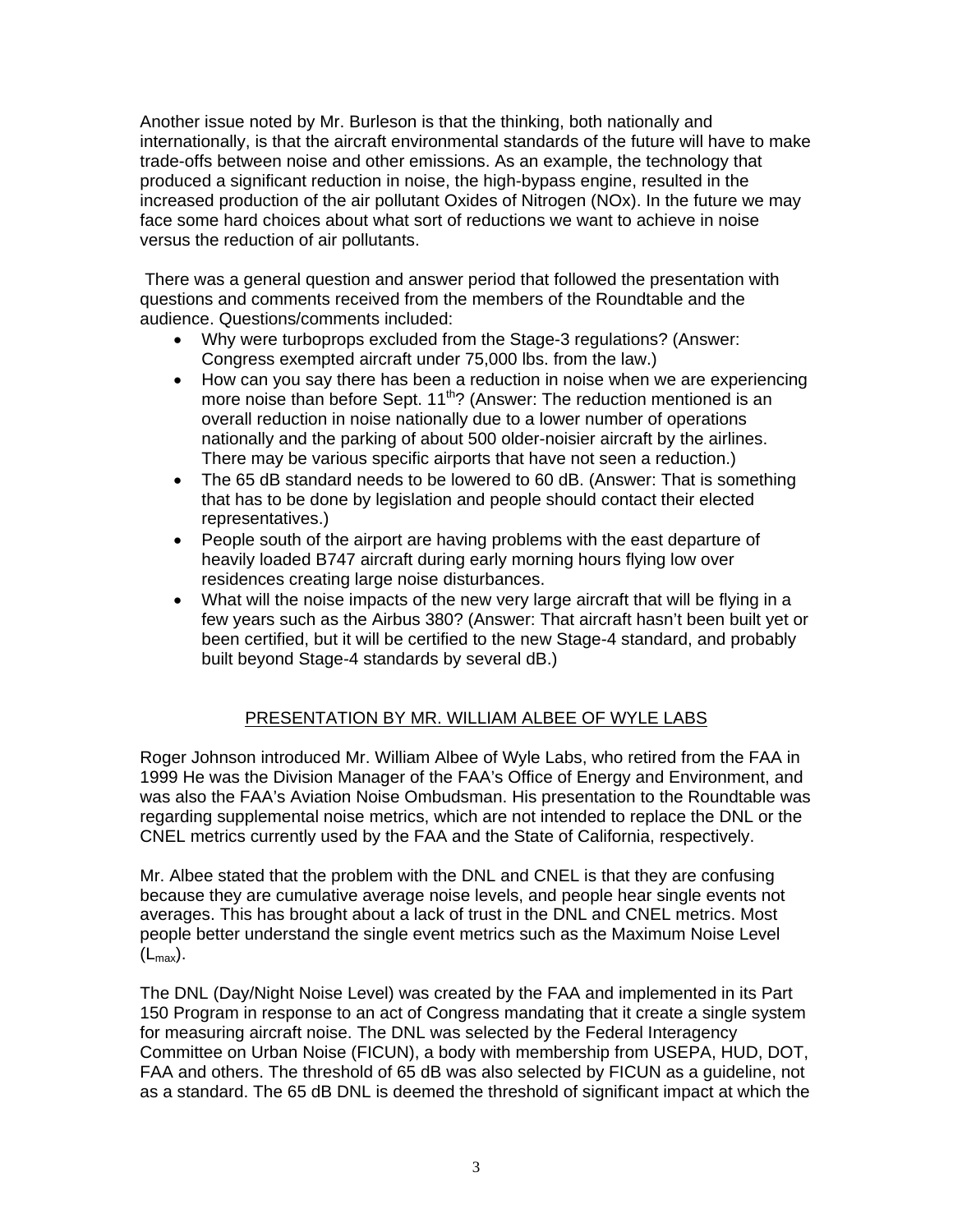noise impact is high enough so that federal money can be used to either sound insulate or acquire incompatible properties. A community can set a lower standard than 65 dB through the Part 150 process as the City of Cleveland did with Hopkins International Airport.

Mr. Albee then discussed several different single event noise metrics and showed some of the computer-generated graphics for these metrics at SFO and at a GA airport in Florida. This included a "Time Above" metric showing that produces a contour that shows the amount of time in a day, and the number of operations, that a location experiences noise levels above a specified decibel level.

Mr. Albee stated that he believes that every airport should have some mix of DNL/CNEL and supplemental metrics that will come up with the best description of the noise problem around an airport. Another metric discussed was the concept of "Respite Time." This metric was developed by Australia to show the percentage or number of hours in a day (in 1 hour intervals) in which there were no aircraft flying in that particular area.

# CONSIDERATION OF DRAFT BY-LAWS

Roy Hefner presented the draft by-laws to the Roundtable for informational purposes. There was a discussion of what should constitute a quorum for voting on positions on legislation. There was also discussion of some proposed corrections and revisions. There was also discussion on the role of subcommittees, and the need to add provisions to amend the by-laws. It was moved and adopted that the Chairman direct the Roundtable members to review the draft by-laws; and that the vote to adopt be scheduled for the next meeting.

# REPORT FROM FLIGHT TRACK DATA SUBCOMMITTEE

Mike Cassidy, Chairman gave the report on the February 13, 2002 Flight Track Data Subcommittee (FTDS) meeting. Walter White and Ron Popper of FAA Southern California Tracon were in attendance. He reported that the FAA's representatives stated that the agency is in the process of increasing the altitude of the aircraft using the BASET TWO and the REEDR THREE arrival procedures to 8,000 to 10,000 feet from the current 6,000 feet when they cross the coastline over the beach cities. He further reported that the FAA is meeting very little resistance from the airlines.

He then announced that the FAA is in the process of changing the LOOP TWO departure procedure from a PILOT NAV procedure to a RADAR NAV (RNAV) procedure. After this procedure is changed, a particular aircraft will have to be certified to fly the LOOP in order for that pilot to be assigned the procedure. If an aircraft is not certified, it will not be allowed to fly the LOOP and it will have to fly the LAXX THREE departure. This change to the procedure should ensure that all aircraft assigned the LOOP would be able to fly back and cross the coastline over the LAX VOR, and eliminate the missed loops that overfly the Beach Cities. It is estimated that the changes to this procedure should take about a year to complete.